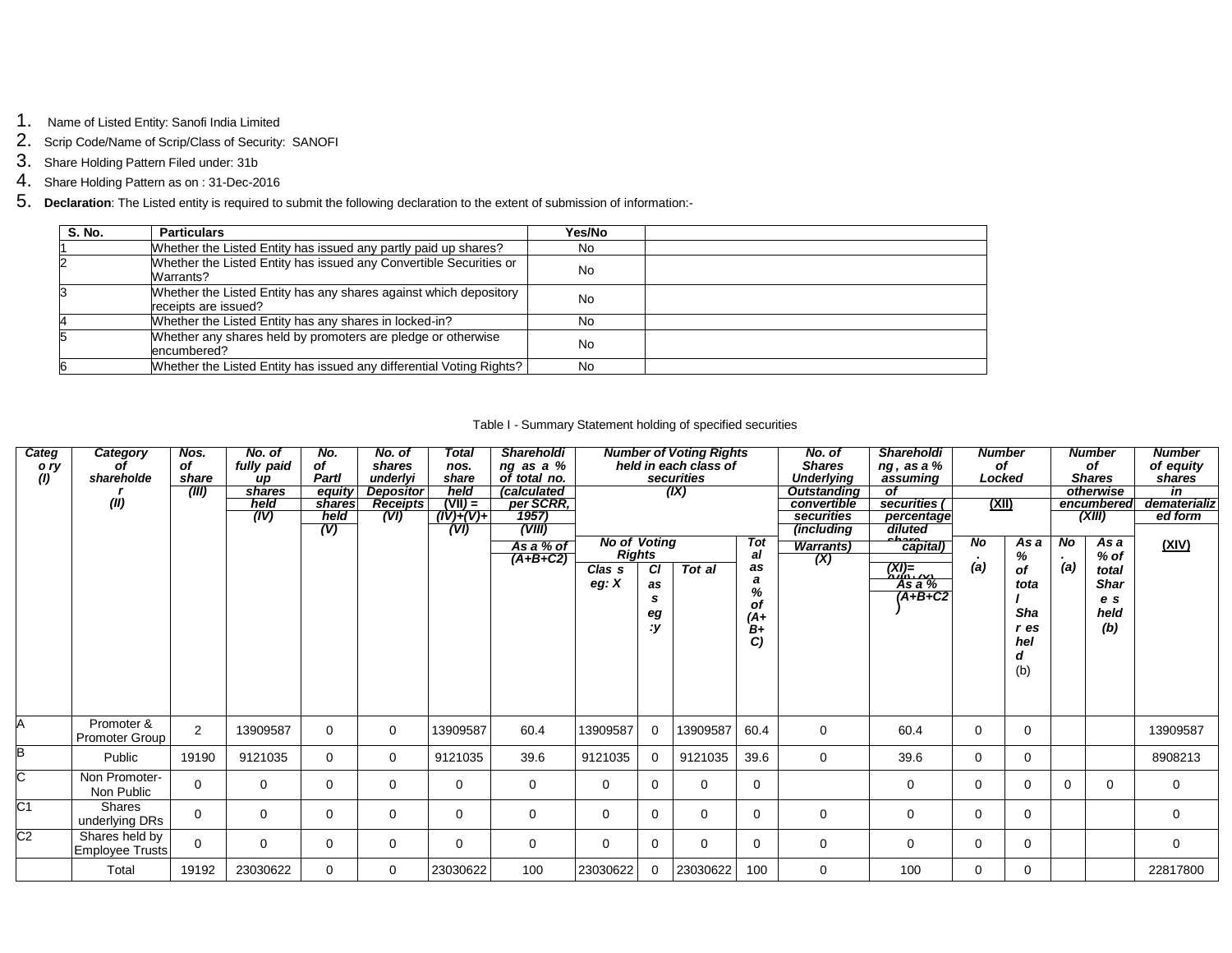# Table II - Statement showing shareholding pattern of the Promoter and Promoter Group

|                         | Category &                 | <b>PAN</b> | No. of         | No. of          | Partly      | Nos. of           | <b>Total</b>         | <b>Sharehol</b> | <b>Number of Voting Rights held</b> |             | No. of         | <b>Shareholdin</b> | <b>Number of</b>          |                          | <b>Number of</b> |              | <b>Number of</b> |                |                         |
|-------------------------|----------------------------|------------|----------------|-----------------|-------------|-------------------|----------------------|-----------------|-------------------------------------|-------------|----------------|--------------------|---------------------------|--------------------------|------------------|--------------|------------------|----------------|-------------------------|
|                         | of the                     | (III)      | shareh         | fully           | paid-       | shares            | $n$ os.              | ding %          | each class of securities            |             |                | <b>Shares</b>      | $g$ , as a $%$            |                          | Locked in        |              | <b>Shares</b>    | equity         |                         |
|                         | <b>Shareholders</b>        |            | older          | paid            | equity      | underlying        | shares               | calculate       |                                     |             | (IX)           |                    | <b>Underlying</b>         | assuming                 |                  | shares       |                  | pledged or     | shares held             |
|                         | (1)                        |            | (III)          | $\mu$           | share       | <b>Depository</b> | held                 | d as per        |                                     |             |                |                    | <b>Outstanding</b>        | full                     | (XII)            |              | otherwise        |                | in                      |
|                         |                            |            |                | equity          | held        | <b>Receipts</b>   | $(VII =$             | <b>SCRR,</b>    |                                     |             |                |                    | convertible<br>securities | conversion               |                  |              |                  | encumbered     | dematerializ<br>ed form |
|                         |                            |            |                | share<br>s held | (V)         | (WI)              | $\overline{IV+V+VI}$ | 1957            | <b>No of Voting Rights</b>          |             |                |                    | (including                | <b>of</b><br>convertible | <b>No</b>        | As a         | No               | (XIII)<br>As a | (XIV)                   |
|                         |                            |            |                | (IV)            |             |                   |                      | As a % of       |                                     |             |                | $\mathbf{r}$<br>ot | <b>Warrants</b> )         | securities (             |                  |              |                  | $%$ of         |                         |
|                         |                            |            |                |                 |             |                   |                      | $(A+B+C2)$      |                                     |             |                | al                 | (X)                       | $\overline{as} a$        | (a)              | %            | $rac{1}{a}$      |                |                         |
|                         |                            |            |                |                 |             |                   |                      | (VIII)          |                                     |             |                | a                  |                           | percentage               |                  | of           |                  | total          |                         |
|                         |                            |            |                |                 |             |                   |                      |                 | <b>Class X</b>                      | <b>CI</b>   | Tot al         | s                  |                           | of diluted               |                  | tota         |                  | shar           |                         |
|                         |                            |            |                |                 |             |                   |                      |                 |                                     | a           |                | $\boldsymbol{a}$   |                           | share                    |                  |              |                  | e s            |                         |
|                         |                            |            |                |                 |             |                   |                      |                 |                                     | s<br>s      |                | $\%$               |                           | capital)                 |                  | Sha          |                  | held           |                         |
|                         |                            |            |                |                 |             |                   |                      |                 |                                     |             |                | of                 |                           | $\overline{(XI)}$        |                  | r es         |                  | (b)            |                         |
|                         |                            |            |                |                 |             |                   |                      |                 |                                     | Υ           |                | $\tau$             |                           | (VII)+(X) as a           |                  | hel          |                  |                |                         |
|                         |                            |            |                |                 |             |                   |                      |                 |                                     |             |                | οt                 |                           | $%$ of                   |                  | d            |                  |                |                         |
|                         |                            |            |                |                 |             |                   |                      |                 |                                     |             |                | al                 |                           | $A+B+C2$                 |                  | (b)          |                  |                |                         |
|                         |                            |            |                |                 |             |                   |                      |                 |                                     |             |                | V                  |                           |                          |                  |              |                  |                |                         |
|                         | Indian                     |            | $\Omega$       | $\Omega$        | $\Omega$    | $\mathbf 0$       | $\Omega$             | 0               | $\mathbf 0$                         | $\mathbf 0$ | $\mathbf 0$    | $\mathbf 0$        | $\mathbf 0$               | $\mathbf 0$              | $\mathbf 0$      | $\Omega$     |                  |                | $\mathbf 0$             |
| a                       | Individuals/Hindu          |            | $\mathbf 0$    | $\mathbf 0$     | $\mathbf 0$ | $\mathbf 0$       | $\mathbf 0$          | $\mathbf 0$     | $\mathbf 0$                         | $\mathbf 0$ | $\mathbf 0$    | $\mathbf 0$        | $\mathbf 0$               | $\mathbf 0$              | $\mathbf 0$      | 0            |                  |                | $\mathbf 0$             |
|                         | undivided Family           |            |                |                 |             |                   |                      |                 |                                     |             |                |                    |                           |                          |                  |              |                  |                |                         |
| b                       | Central                    |            |                |                 |             |                   |                      |                 |                                     |             |                |                    |                           |                          |                  |              |                  |                |                         |
|                         | Government/ State          |            | $\Omega$       | $\Omega$        | $\Omega$    | $\mathbf 0$       | $\mathbf 0$          | $\mathbf 0$     | $\mathbf 0$                         | $\Omega$    | $\mathbf 0$    | $\Omega$           | $\Omega$                  | $\mathbf 0$              | $\mathbf 0$      | $\Omega$     |                  |                | $\mathbf 0$             |
|                         | Government(s)              |            |                |                 |             |                   |                      |                 |                                     |             |                |                    |                           |                          |                  |              |                  |                |                         |
| c                       | Financial                  |            | $\mathbf 0$    | $\Omega$        | $\mathbf 0$ | $\mathbf 0$       | $\mathbf 0$          | 0               | $\mathbf 0$                         | $\mathbf 0$ | $\mathbf 0$    | $\mathbf 0$        | $\mathbf 0$               | $\mathbf 0$              | $\mathbf 0$      | $\Omega$     |                  |                | 0                       |
|                         | <b>Institutions/ Banks</b> |            |                |                 |             |                   |                      |                 |                                     |             |                |                    |                           |                          |                  |              |                  |                |                         |
|                         | Any Other (specify)        |            | $\mathbf 0$    | $\mathbf 0$     | $\mathbf 0$ | $\mathbf 0$       | $\Omega$             | 0               | $\mathbf 0$                         | $\mathbf 0$ | $\mathbf 0$    | $\mathbf 0$        | $\mathbf 0$               | $\mathbf 0$              | $\mathbf 0$      | 0            |                  |                | $\mathbf 0$             |
|                         | Sub-Total (A)(1)           |            | $\overline{0}$ | $\mathbf 0$     | $\mathbf 0$ | $\overline{0}$    | $\mathbf 0$          | $\overline{0}$  | $\overline{0}$                      | $\mathbf 0$ | $\mathbf 0$    | $\mathbf 0$        | $\overline{0}$            | $\mathbf 0$              | $\mathbf 0$      | $\mathbf 0$  |                  |                | $\overline{0}$          |
| $\frac{2}{a}$           | Foreign                    |            | $\mathbf 0$    | $\mathbf 0$     | $\mathbf 0$ | $\mathbf 0$       | $\mathbf 0$          | $\overline{0}$  | $\mathbf 0$                         | $\mathbf 0$ | $\mathbf 0$    | $\mathbf 0$        | $\overline{0}$            | $\mathbf 0$              | $\mathbf 0$      | $\mathbf 0$  |                  |                | $\overline{0}$          |
|                         | Individuals (Non-          |            |                |                 |             |                   |                      |                 |                                     |             |                |                    |                           |                          |                  |              |                  |                |                         |
|                         | Resident                   |            |                |                 |             |                   |                      |                 |                                     |             |                |                    |                           |                          |                  |              |                  |                |                         |
|                         | Individuals/ Foreign       |            | $\Omega$       | $\Omega$        | $\mathbf 0$ | $\mathbf 0$       | $\mathbf 0$          | $\mathbf 0$     | $\mathbf 0$                         | $\mathbf 0$ | $\mathbf 0$    | $\Omega$           | 0                         | $\mathbf 0$              | $\mathbf 0$      | $\Omega$     |                  |                | $\Omega$                |
|                         | Individuals)               |            |                |                 |             |                   |                      |                 |                                     |             |                |                    |                           |                          |                  |              |                  |                |                         |
|                         | Government                 |            | $\mathbf 0$    | $\mathbf 0$     | $\mathbf 0$ | $\pmb{0}$         | $\mathbf 0$          | $\mathsf 0$     | $\mathsf{O}\xspace$                 | $\mathbf 0$ | $\mathbf 0$    | $\mathbf 0$        | $\mathbf 0$               | $\mathbf 0$              | $\mathbf 0$      | $\mathbf 0$  |                  |                | $\mathbf 0$             |
| b<br>c                  | Institutions               |            | $\overline{0}$ | $\overline{0}$  | $\mathbf 0$ | $\overline{0}$    | $\mathbf 0$          | $\overline{0}$  | $\overline{0}$                      | $\mathbf 0$ | $\overline{0}$ | $\mathbf 0$        | $\overline{0}$            | $\mathbf 0$              | $\mathbf 0$      | $\mathbf 0$  |                  |                | $\overline{0}$          |
| $\overline{\mathsf{d}}$ | Foreign Portfolio          |            |                |                 |             |                   |                      |                 |                                     |             |                |                    |                           |                          |                  |              |                  |                |                         |
|                         | Investor                   |            | $\Omega$       | $\Omega$        | $\Omega$    | $\mathbf 0$       | $\Omega$             | $\mathbf 0$     | $\mathbf 0$                         | $\mathbf 0$ | $\mathbf 0$    | $\Omega$           | $\mathbf 0$               | $\mathbf 0$              | $\mathbf 0$      | $\Omega$     |                  |                | $\mathbf 0$             |
| e                       | Any Other (specify)        |            | $\overline{2}$ | 13909587        | $\Omega$    | $\Omega$          | 13909587             | 60.4            | 13909587                            | $\Omega$    | 13909587       | 60.4               | $\Omega$                  | 60.4                     | $\Omega$         | $\Omega$     |                  |                | 13909587                |
|                         |                            |            |                |                 |             |                   |                      |                 |                                     |             |                |                    |                           |                          |                  |              |                  |                |                         |
|                         | <b>Body Corporate</b>      |            | 2              | 13909587        | $\Omega$    | 0                 | 13909587             | 60.4            | 13909587                            | $\mathbf 0$ | 13909587       | 60.4               | $\mathbf 0$               | 60.4                     | $\mathbf 0$      | $\Omega$     |                  |                | 13909587                |
|                         | <b>HOECHST GMBH</b>        |            |                | 13904722        | $\mathbf 0$ | $\mathbf 0$       | 13904722             | 60.37           | 13904722                            | $\mathbf 0$ | 13904722       | 60.37              | $\mathbf 0$               | 60.37                    | $\mathbf 0$      | $\mathbf 0$  |                  |                | 13904722                |
|                         | <b>SANOFI</b>              |            |                | 4865            | $\Omega$    | $\mathbf 0$       | 4865                 | .02             | 4865                                | $\mathbf 0$ | 4865           | .02                | $\mathsf{O}$              | .02                      | $\mathbf 0$      | $\Omega$     |                  |                | 4865                    |
|                         | Sub-Total (A)(2)           |            | 2              | 13909587        | $\mathbf 0$ | $\mathbf 0$       | 13909587             | 60.4            | 13909587                            | $\mathbf 0$ | 13909587       | 60.4               | $\mathbf 0$               | 60.4                     | $\mathbf 0$      | $\mathbf{0}$ |                  |                | 13909587                |
|                         | <b>Total Shareholding</b>  |            |                |                 |             |                   |                      |                 |                                     |             |                |                    |                           |                          |                  |              |                  |                |                         |
|                         | of Promoter and            |            |                |                 |             |                   |                      |                 |                                     |             |                |                    |                           |                          |                  |              |                  |                |                         |
|                         | Promoter Group             |            | $\overline{2}$ | 13909587        | $\mathbf 0$ | 0                 | 13909587             | 60.4            | 13909587                            | $\mathbf 0$ | 13909587       | 60.4               | 0                         | 60.4                     | $\mathbf 0$      | 0            |                  |                | 13909587                |
|                         | $(A) = (A)(1)+(A)(2)$      |            |                |                 |             |                   |                      |                 |                                     |             |                |                    |                           |                          |                  |              |                  |                |                         |
|                         |                            |            |                |                 |             |                   |                      |                 |                                     |             |                |                    |                           |                          |                  |              |                  |                |                         |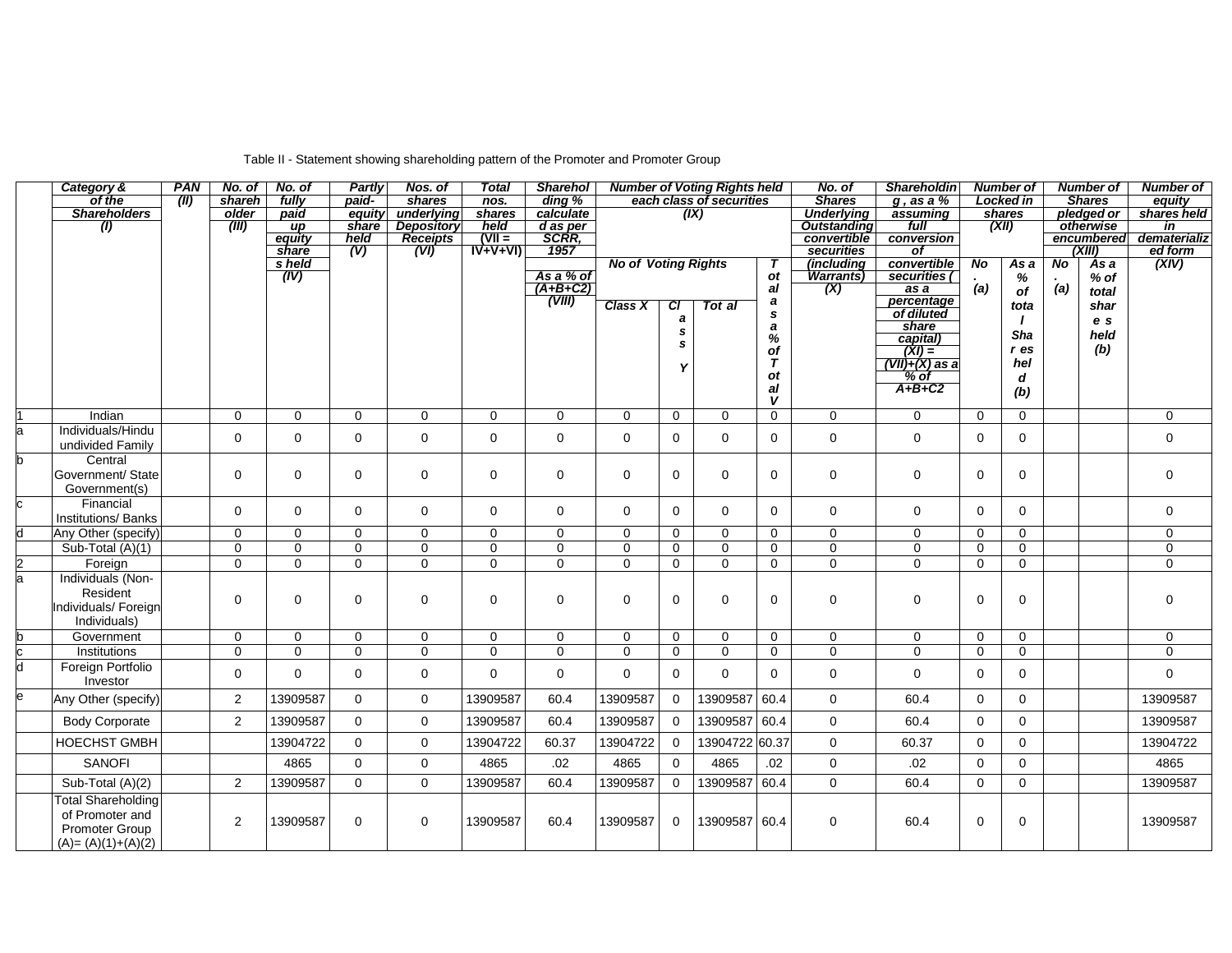|              | Category &<br>Name of the<br><b>Shareholders</b><br>(1)                                                                            | P<br>Α<br>$\boldsymbol{N}$<br>(II | Nos.<br>of<br>share<br>h<br>older<br>(III) | No.<br>of<br>fully<br>paid<br>иp<br>equit | <b>Partly</b><br>paid-<br>иp<br>equity<br>share<br>s held | Nos. of<br>shares<br>underlyin<br>g<br><b>Depositor</b><br>у | <b>Total</b><br>nos.<br>share<br>s.<br>held<br>$VII =$ | <b>Shareho</b><br>I ding<br>%<br>calculat<br>e das<br>per<br>SCRR, | <b>Number of Voting Rights</b><br>held in each class of<br>securities<br>(IX)<br><b>No of Voting Rights</b><br>Tota |                    |           | No. of<br><b>Shares</b><br><b>Underlyin</b><br>g<br><b>Outstandin</b><br>g | <b>Number</b><br>of<br>Locked<br>in<br>shares<br>(XII)<br>As a<br>No    |                                                                          | <b>Number of</b><br><b>Shares</b><br>pledged or<br>otherwise<br>encumbere<br>'As a<br>No. |                                              | <b>Number of</b><br>equity<br>shares<br>held in<br>demateriali<br>z ed form |                                                         |              |
|--------------|------------------------------------------------------------------------------------------------------------------------------------|-----------------------------------|--------------------------------------------|-------------------------------------------|-----------------------------------------------------------|--------------------------------------------------------------|--------------------------------------------------------|--------------------------------------------------------------------|---------------------------------------------------------------------------------------------------------------------|--------------------|-----------|----------------------------------------------------------------------------|-------------------------------------------------------------------------|--------------------------------------------------------------------------|-------------------------------------------------------------------------------------------|----------------------------------------------|-----------------------------------------------------------------------------|---------------------------------------------------------|--------------|
|              |                                                                                                                                    |                                   |                                            | y<br>shar<br>e s<br>held<br>(IV)          | (V)                                                       | <b>Receipts</b><br>(VI)                                      | $IV + V + VI$                                          | 1957<br>As a %<br>of<br>$(A+B+C2$<br>) VIII                        | <b>Class</b><br>X                                                                                                   | Cla<br>s<br>s<br>Y | Tot<br>al | l as<br>a%<br>of<br><b>Tota</b><br>Voti<br>nq                              | convertibl<br>e<br>securities<br>(including<br><b>Warrants</b> )<br>(X) | conversio<br>n of<br>convertibl<br>e<br>securities<br>(as a<br>percentag | (a)                                                                                       | %<br>of<br>tota<br><b>Sha</b><br>r es<br>hel | (N)<br>o t<br>ap<br>pli<br>ca<br>ble                                        | $%$ of<br>total<br>shar<br>e s<br>held<br>(Not<br>appli | (XIV)        |
| $\mathbf{1}$ | Institutions                                                                                                                       |                                   | $\mathbf 0$                                | $\mathbf 0$                               | 0                                                         | 0                                                            | 0                                                      | 0                                                                  | $\mathbf 0$                                                                                                         | $\mathbf 0$        | 0         | $\mathbf 0$                                                                | 0                                                                       | 0                                                                        | $\mathbf 0$                                                                               | 0                                            | $\mathbf 0$                                                                 | $\mathbf{0}$                                            | $\mathbf 0$  |
| a            | Mutual Funds/                                                                                                                      |                                   | 86                                         | 2749903                                   | $\mathbf 0$                                               | $\mathbf 0$                                                  | 2749903                                                | 11.94                                                              | 2749903                                                                                                             | $\mathbf 0$        | 2749903   | 11.94                                                                      | $\mathbf 0$                                                             | 11.94                                                                    | $\mathsf{O}\xspace$                                                                       | $\mathbf 0$                                  |                                                                             |                                                         | 2749853      |
|              | <b>Birla Sun Life</b><br><b>Trustee Company</b><br>Private Limited A/C<br><b>Birla Sun Life</b><br><b>Frontline Equity</b><br>Fund |                                   | $\Omega$                                   | 275566                                    | $\Omega$                                                  | $\mathbf 0$                                                  | 275566                                                 | 1.2                                                                | 275566                                                                                                              | $\Omega$           | 275566    | 1.2                                                                        | $\Omega$                                                                | 1.2                                                                      | $\mathbf 0$                                                                               | $\Omega$                                     |                                                                             |                                                         | 275566       |
|              | <b>RELIANCE</b><br><b>CAPITAL TRUSTEE</b><br>CO.LTD.A/C<br><b>RELIANCE EQUITY</b><br><b>OPPORTUNITIES</b><br><b>FUND</b>           |                                   | $\Omega$                                   | 263911                                    | $\Omega$                                                  | $\Omega$                                                     | 263911                                                 | 1.15                                                               | 263911                                                                                                              | $\Omega$           | 263911    | 1.15                                                                       | $\Omega$                                                                | 1.15                                                                     | $\Omega$                                                                                  | $\Omega$                                     |                                                                             |                                                         | 263911       |
| b            | Venture Capital<br>Funds                                                                                                           |                                   | $\Omega$                                   | $\mathbf 0$                               | $\mathbf 0$                                               | $\mathbf 0$                                                  | $\mathbf 0$                                            | 0                                                                  | $\mathbf 0$                                                                                                         | $\mathbf 0$        | $\Omega$  | 0                                                                          | $\mathbf 0$                                                             | 0                                                                        | $\mathbf 0$                                                                               | $\Omega$                                     |                                                                             |                                                         | $\mathbf 0$  |
| $\mathbf{C}$ | Alternate Investment<br>Funds                                                                                                      |                                   | $\Omega$                                   | $\mathbf{0}$                              | $\mathbf 0$                                               | $\mathbf 0$                                                  | $\mathbf 0$                                            | $\mathsf 0$                                                        | $\Omega$                                                                                                            | $\mathbf 0$        | $\Omega$  | $\mathbf 0$                                                                | $\mathsf{O}\xspace$                                                     | $\mathbf 0$                                                              | $\mathsf{O}\xspace$                                                                       | $\Omega$                                     |                                                                             |                                                         | $\mathbf{0}$ |
| d            | Foreign Venture<br>Capital Investors                                                                                               |                                   | $\Omega$                                   | $\mathbf{0}$                              | $\Omega$                                                  | $\Omega$                                                     | $\Omega$                                               | $\Omega$                                                           | $\Omega$                                                                                                            | $\Omega$           | $\Omega$  | $\Omega$                                                                   | $\mathbf 0$                                                             | $\mathbf 0$                                                              | $\mathbf 0$                                                                               | $\Omega$                                     |                                                                             |                                                         | $\Omega$     |
| $\mathbf{e}$ | Foreign Portfolio<br>Investors                                                                                                     |                                   | 93                                         | 3352849                                   | $\mathbf 0$                                               | $\Omega$                                                     | 3352849                                                | 14.56                                                              | 3352849                                                                                                             | $\mathbf 0$        | 3352849   | 14.56                                                                      | $\mathbf 0$                                                             | 14.56                                                                    | $\mathbf 0$                                                                               | $\Omega$                                     |                                                                             |                                                         | 3352349      |
|              | ABERDEEN<br><b>GLOBAL - ASIAN</b><br><b>SMALLER</b><br><b>COMPANIES FUND</b>                                                       |                                   | $\Omega$                                   | 360163                                    | $\Omega$                                                  | $\mathbf 0$                                                  | 360163                                                 | 1.56                                                               | 360163                                                                                                              | $\mathbf 0$        | 360163    | 1.56                                                                       | $\Omega$                                                                | 1.56                                                                     | $\mathbf 0$                                                                               | $\Omega$                                     |                                                                             |                                                         | 360163       |
|              | Aberdeen Global<br>Indian Equity Limited                                                                                           |                                   | $\Omega$                                   | 964584                                    | $\mathbf 0$                                               | $\mathbf{0}$                                                 | 964584                                                 | 4.19                                                               | 964584                                                                                                              | $\mathbf 0$        | 964584    | 4.19                                                                       | $\mathbf 0$                                                             | 4.19                                                                     | $\mathbf{0}$                                                                              | $\Omega$                                     |                                                                             |                                                         | 964584       |
|              | <b>PINEBRIDGE</b><br><b>INVESTMENTS GF</b><br><b>MAURITIUS</b><br>LIMITED                                                          |                                   | $\Omega$                                   | 603427                                    | 0                                                         | $\mathbf 0$                                                  | 603427                                                 | 2.62                                                               | 603427                                                                                                              | $\mathbf 0$        | 603427    | 2.62                                                                       | $\mathbf 0$                                                             | 2.62                                                                     | $\mathbf 0$                                                                               | $\Omega$                                     |                                                                             |                                                         | 603427       |
|              | THE INDIA FUND<br>INC.                                                                                                             |                                   | $\Omega$                                   | 260000                                    | $\Omega$                                                  | $\mathbf 0$                                                  | 260000                                                 | 1.13                                                               | 260000                                                                                                              | $\Omega$           | 260000    | 1.13                                                                       | $\mathbf 0$                                                             | 1.13                                                                     | $\mathbf 0$                                                                               | $\Omega$                                     |                                                                             |                                                         | 260000       |
| $\mathsf{f}$ | Financial<br><b>Institutions/ Banks</b>                                                                                            |                                   | 11                                         | 56598                                     | $\mathbf 0$                                               | $\mathbf 0$                                                  | 56598                                                  | .25                                                                | 56598                                                                                                               | $\mathbf 0$        | 56598     | .25                                                                        | 0                                                                       | .25                                                                      | $\mathbf 0$                                                                               | 0                                            |                                                                             |                                                         | 55898        |

## Table III - Statement showing shareholding pattern of the Public shareholder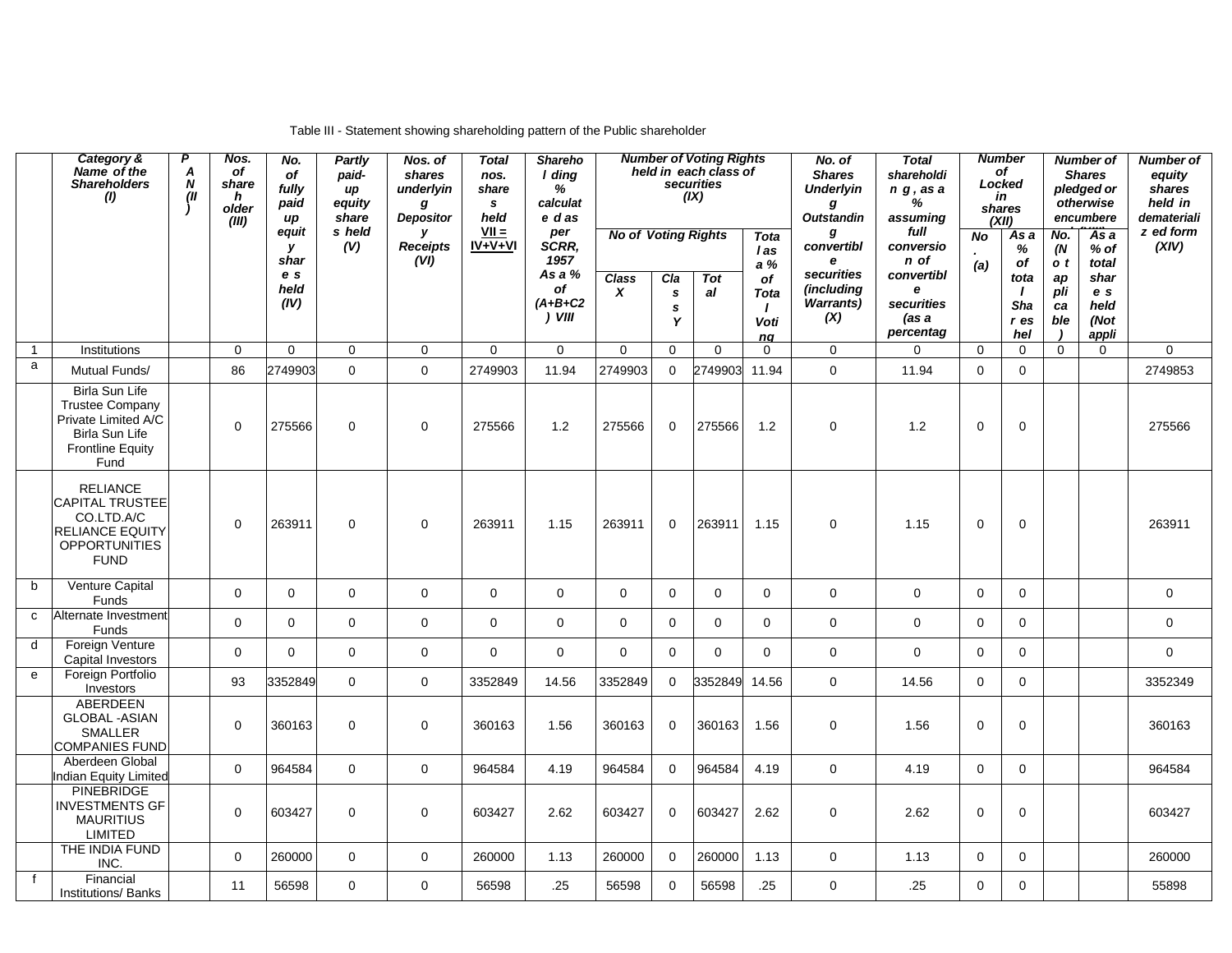| g              | Insurance<br>Companies                                                                      | 2            | 508742      | $\Omega$     | $\Omega$     | 508742   | 2.21             | 508742      | $\Omega$     | 508742   | 2.21        | $\Omega$     | 2.21             | $\mathbf{0}$ | $\Omega$     |             |             | 508742      |
|----------------|---------------------------------------------------------------------------------------------|--------------|-------------|--------------|--------------|----------|------------------|-------------|--------------|----------|-------------|--------------|------------------|--------------|--------------|-------------|-------------|-------------|
|                | <b>LIFE INSURANCE</b><br><b>CORPORATION OF</b><br><b>INDIA</b>                              | $\mathbf 0$  | 403230      | $\mathbf 0$  | $\mathbf 0$  | 403230   | 1.75             | 403230      | $\mathbf{0}$ | 403230   | 1.75        | 0            | 1.75             | $\mathbf 0$  | $\mathbf 0$  |             |             | 403230      |
| h              | Provident Funds/<br><b>Pension Funds</b>                                                    | $\Omega$     | $\Omega$    | $\Omega$     | $\mathbf 0$  | $\Omega$ | $\mathbf 0$      | $\Omega$    | $\mathbf 0$  | $\Omega$ | $\Omega$    | $\mathbf 0$  | $\mathbf 0$      | $\mathbf 0$  | $\mathbf 0$  |             |             | $\mathbf 0$ |
|                | Any Other (specify)                                                                         | $\mathbf 0$  | $\Omega$    | $\Omega$     | $\Omega$     | $\Omega$ | $\mathbf 0$      | $\Omega$    | $\Omega$     | $\Omega$ | $\Omega$    | $\mathbf 0$  | $\mathbf 0$      | $\mathbf 0$  | $\Omega$     |             |             | 0           |
|                | Sub-Total (B)(1)                                                                            | 192          | 6668092     | $\Omega$     | $\mathbf 0$  | 6668092  | 28.96            | 6668092     | $\mathbf{0}$ | 6668092  | 28.96       | $\mathbf 0$  | 28.96            | $\mathbf 0$  | $\mathbf 0$  |             |             | 6666842     |
| $\overline{2}$ | Central Government/<br><b>State</b><br>Government(s)/<br>President of India                 | $\Omega$     | $\mathbf 0$ | $\Omega$     | $\mathbf 0$  | $\Omega$ | $\mathbf 0$      | $\Omega$    | $\mathbf 0$  | $\Omega$ | $\Omega$    | $\mathbf 0$  | $\mathbf 0$      | $\mathbf 0$  | $\Omega$     |             |             | $\mathbf 0$ |
|                | Sub-Total (B)(2)                                                                            | $\Omega$     | $\Omega$    | $\Omega$     | $\Omega$     | $\Omega$ | $\Omega$         | $\Omega$    | $\Omega$     | $\Omega$ | $\Omega$    | $\Omega$     | $\mathbf 0$      | $\Omega$     | $\Omega$     |             |             | 0           |
| 3              | Non-institutions                                                                            | $\Omega$     | $\mathbf 0$ | $\mathbf 0$  | $\mathbf 0$  | $\Omega$ | $\mathbf 0$      | $\mathbf 0$ | $\Omega$     | 0        | $\mathbf 0$ | $\mathbf 0$  | $\mathbf 0$      | $\mathbf 0$  | $\mathbf 0$  | $\mathbf 0$ | $\mathbf 0$ | 0           |
| a              | Individuals -                                                                               | 17681        | 1203388     | $\mathbf 0$  | $\mathbf 0$  | 1203388  | 5.23             | 1203388     | $\mathbf 0$  | 1203388  | 5.23        | $\mathbf 0$  | 5.23             | $\mathbf 0$  | $\mathbf 0$  | $\mathbf 0$ | $\mathbf 0$ | 993548      |
|                | Individual<br>shareholders holding<br>nominal share<br>capital up to Rs. 2<br>lakhs.        | 17681        | 1203388     | $\mathbf 0$  | $\mathbf 0$  | 1203388  | 5.23             | 1203388     | $\mathbf 0$  | 203388   | 5.23        | $\mathbf 0$  | 5.23             | $\mathbf 0$  | $\mathbf 0$  |             |             | 993548      |
| -ii            | Individual<br>shareholders holding<br>nominal share<br>capital in excess of<br>Rs. 2 lakhs. | $\Omega$     | $\mathbf 0$ | $\Omega$     | $\mathbf 0$  | 0        | $\mathbf 0$      | $\Omega$    | 0            | $\Omega$ | $\Omega$    | 0            | 0                | 0            | $\Omega$     |             |             | $\mathbf 0$ |
| b              | NBFCs registered<br>with RBI                                                                | $\Omega$     | $\mathbf 0$ | $\Omega$     | $\mathbf 0$  | $\Omega$ | $\mathbf 0$      | $\Omega$    | $\Omega$     | $\Omega$ | $\Omega$    | $\mathbf 0$  | $\mathbf 0$      | $\mathbf 0$  | $\Omega$     |             |             | 0           |
| $\mathtt{C}$   | <b>Employee Trusts</b>                                                                      | $\Omega$     | $\Omega$    | $\Omega$     | $\Omega$     | $\Omega$ | $\Omega$         | $\Omega$    | $\Omega$     | $\Omega$ | $\Omega$    | $\Omega$     | $\mathbf 0$      | $\mathbf 0$  | $\Omega$     |             |             | 0           |
| d              | Overseas<br>Depositories<br>(holding DRs)<br>(balancing figure)                             | $\Omega$     | $\Omega$    | $\Omega$     | $\Omega$     | $\Omega$ | $\Omega$         | $\Omega$    | $\Omega$     | $\Omega$ | $\Omega$    | $\Omega$     | $\Omega$         | $\Omega$     | $\Omega$     |             |             | $\Omega$    |
| $\mathbf{e}$   | Any Other (specify)                                                                         | 1317         | 249555      | $\Omega$     | $\Omega$     | 1249555  | 5.43             | 1249555     | $\Omega$     | 249555   | 5.43        | 0            | 5.43             | $\mathbf 0$  | $\Omega$     |             |             | 1247823     |
|                | Trust                                                                                       | 5            | 492         | $\Omega$     | $\Omega$     | 492      | $\mathbf 0$      | 492         | $\Omega$     | 492      | $\Omega$    | $\mathbf 0$  | $\mathbf 0$      | $\mathbf 0$  | $\Omega$     |             |             | 392         |
|                | Hindu Undivided<br>Family                                                                   | 432          | 33840       | $\Omega$     | $\Omega$     | 33840    | .15              | 33840       | $\Omega$     | 33840    | .15         | $\mathbf 0$  | .15              | $\mathbf 0$  | $\mathbf 0$  |             |             | 33740       |
|                | Non-Resident Indian<br>(NRI)                                                                | 164          | 203523      | $\mathbf 0$  | $\mathbf 0$  | 203523   | .88              | 203523      | $\mathbf 0$  | 203523   | .88         | $\mathbf 0$  | .88              | $\mathbf 0$  | $\mathbf 0$  |             |             | 203293      |
|                | Non-Resident Indian<br>(NRI)                                                                | 269          | 19097       | $\Omega$     | $\mathbf 0$  | 19097    | .08 <sub>0</sub> | 19097       | $\mathbf 0$  | 19097    | .08         | $\mathbf 0$  | .08 <sub>0</sub> | $\mathbf 0$  | $\mathbf 0$  |             |             | 19047       |
|                | Overseas Corporate<br><b>Bodies</b>                                                         | $\mathbf{1}$ | 500         | $\Omega$     | $\mathbf{0}$ | 500      | $\Omega$         | 500         | $\Omega$     | 500      | $\Omega$    | $\mathbf 0$  | $\mathbf 0$      | $\mathbf{0}$ | $\Omega$     |             |             | 500         |
|                | Clearing member                                                                             | 71           | 3906        | $\mathbf 0$  | $\mathbf 0$  | 3906     | .02              | 3906        | $\mathbf 0$  | 3906     | .02         | $\mathbf 0$  | .02              | $\mathbf 0$  | $\mathbf 0$  |             |             | 3906        |
|                | <b>Body Corporate</b>                                                                       | 375          | 988197      | $\Omega$     | $\Omega$     | 988197   | 4.29             | 988197      | $\mathbf 0$  | 988197   | 4.29        | $\Omega$     | 4.29             | $\Omega$     | $\Omega$     |             |             | 986945      |
|                | <b>HDFC STANDARD</b><br>LIFE INSURANCE<br>COMPANY LTD.                                      | $\mathbf{1}$ | 264333      | $\mathbf 0$  | $\mathbf 0$  | 264333   | 1.15             | 264333      | $\mathbf{0}$ | 264333   | 1.15        | $\mathbf 0$  | 1.15             | $\mathbf 0$  | $\mathbf 0$  |             |             | 264333      |
|                | Sub-Total (B)(3)                                                                            | 18998        | 2452943     | $\mathbf{0}$ | $\mathbf 0$  | 2452943  | 10.66            | 2452943     | $\mathbf 0$  | 2452943  | 10.66       | $\mathbf{0}$ | 10.66            | $\mathbf 0$  | $\mathbf{0}$ |             |             | 2241371     |
|                | <b>Total Public</b><br>Shareholding (B)=<br>$(B)(1)+(B)(2)+(B)(3)$                          | 19190        | 9121035     | $\mathbf 0$  | $\mathbf 0$  | 9121035  | 39.62            | 9121035     | $\mathbf 0$  | 9121035  | 39.62       | $\mathbf 0$  | 39.62            | $\mathbf 0$  | $\mathbf 0$  |             |             | 8908213     |